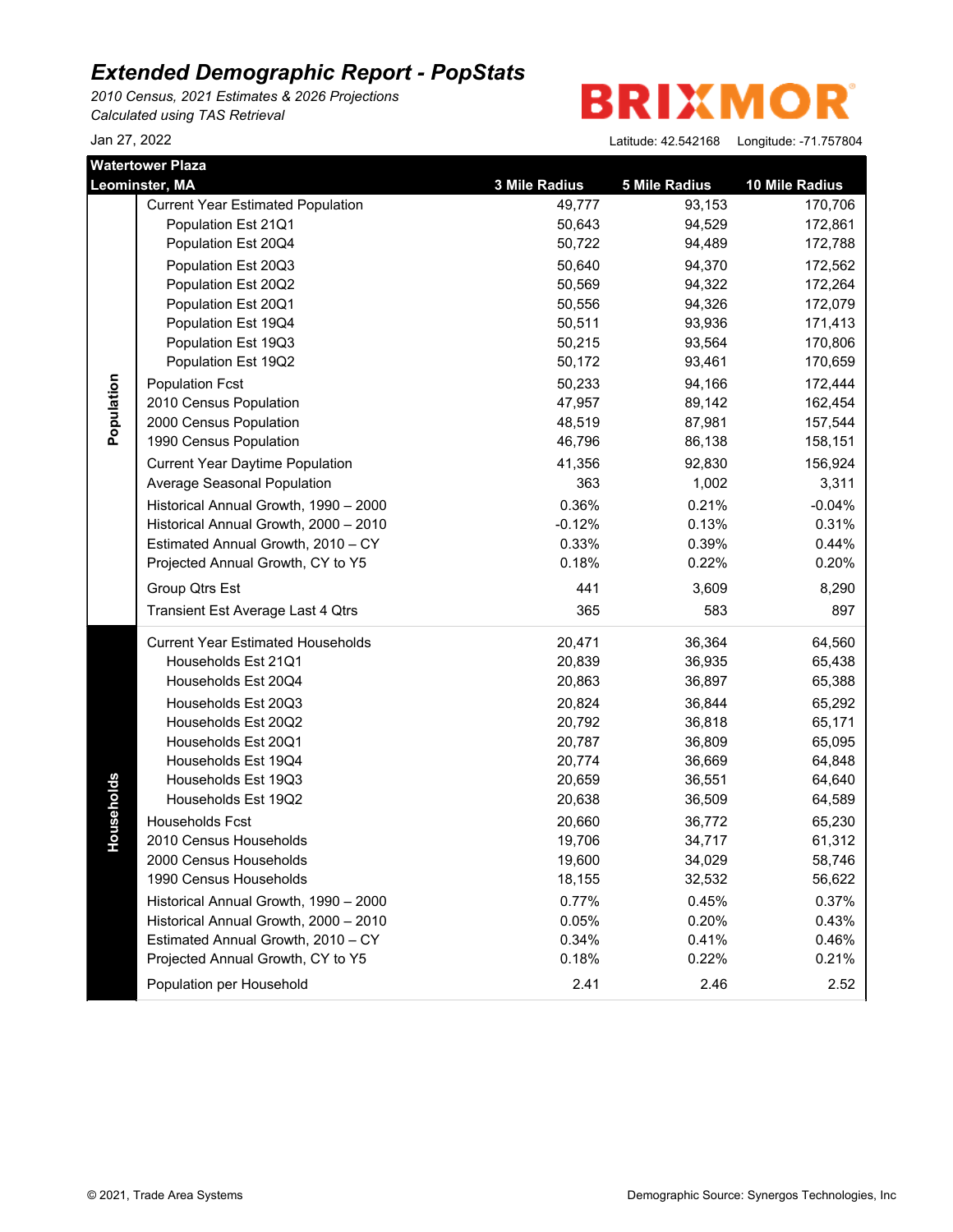*2010 Census, 2021 Estimates & 2026 Projections Calculated using TAS Retrieval*

**BRIXMO** R

| <b>Watertower Plaza</b>                       |               |               |                |
|-----------------------------------------------|---------------|---------------|----------------|
| Leominster, MA                                | 3 Mile Radius | 5 Mile Radius | 10 Mile Radius |
| HH Income \$500,000 or more                   | 1.1%          | 1.0%          | 1.7%           |
| HH Income \$250,000 to \$499,999              | 1.3%          | 1.2%          | 2.0%           |
| HH Income \$200,000 to \$249,999              | 2.9%          | 2.8%          | 4.6%           |
| HH Income \$175,000 to \$199,999              | 2.4%          | 3.1%          | 4.6%           |
| HH Income \$150,000 to \$174,999              | 3.9%          | 4.5%          | 6.2%           |
| HH Income \$100,000 to 149,999                | 16.5%         | 16.2%         | 18.4%          |
| HH Income \$75,000 to 99,999                  | 14.8%         | 14.1%         | 13.7%          |
| HH Income \$50,000 to 74,999                  | 17.7%         | 17.7%         | 16.6%          |
| HH Income \$35,000 to 49,999                  | 11.6%         | 11.4%         | 10.3%          |
| HH Income \$25,000 to 34,999                  | 8.7%          | 9.0%          | 7.4%           |
| HH Income \$15,000 to 24,999                  | 10.0%         | 9.1%          | 6.9%           |
| HH Income \$0 to 14,999                       | 9.2%          | 9.8%          | 7.6%           |
| Average Household Income                      | \$82,079      | \$82,322      | \$99,183       |
| Median Household Income                       | \$64,003      | \$64,205      | \$76,949       |
| Per Capita Income                             | \$34,005      | \$32,988      | \$38,628       |
| 2000 Average HH Income                        | \$51,434      | \$51,514      | \$59,121       |
| 2000 Median HH Income                         | \$43,176      | \$42,409      | \$48,727       |
| Disposable HH Income \$500,000 or more        | #N/A          | #N/A          | #N/A           |
| Disposable HH Income \$250,000 to \$499,999   | #N/A          | #N/A          | #N/A           |
| Disposable HH Income \$200,000 to \$249,999   | #N/A          | #N/A          | #N/A           |
| Disposable HH Income \$175,000 to \$199,999   | $1\%$         | $1\%$         | 2%             |
| Disposable HH Income \$150,000 to \$174,999   | 2%            | 2%            | 4%             |
| Disposable HH Income \$100,000 to \$149,999   | 12%           | 13%           | 17%            |
| Disposable HH Income \$75,000 to \$99,999     | 15%           | 15%           | 15%            |
| Disposable HH Income \$50,000 to \$74,999     | 20%           | 19%           | 19%            |
| Disposable HH Income \$35,000 to \$49,999     | 15%           | 15%           | 13%            |
| Disposable HH Income \$25,000 to \$34,999     | 10%           | 10%           | 8%             |
| Disposable HH Income \$15,000 to \$24,999     | 10%           | 10%           | 8%             |
| Disposable HH Income \$0 to\$14,999           | 12%           | 12%           | 9%             |
| Average Disposable Income                     | 65,714        | 66,275        | 77,890         |
| Median Disposable Income                      | 54,098        | 54,263        | 64,999         |
| Householder White - Count                     | 14,638        | 26,132        | 51,629         |
| Median HH Income                              | \$71,459      | \$71,440      | \$84,641       |
| Average HH Income                             | \$79,876      | \$80,958      | \$92,920       |
| Householder Black or African-American - Count | 836           | 1,367         | 1,755          |
| Median HH Income                              | \$80,893      | \$72,245      | \$76,254       |
| Average HH Income                             | \$83,713      | \$77,303      | \$80,550       |
| Householder Hispanic - Count                  | 3,561         | 6,346         | 7,633          |
| Median HH Income                              | \$45,945      | \$46,255      | \$46,802       |
| Average HH Income                             | \$52,931      | \$54,696      | \$56,857       |
| Householder Asian or Pacific Islander - Count | 415           | 719           | 1,175          |
| Median HH Income                              | \$90,146      | \$88,526      | \$98,297       |
| Average HH Income                             | \$94,237      | \$92,578      | \$106,258      |
| Householder Other or Pacific Islander - Count | 1,020         | 1,800         | 2,368          |
| Median HH Income                              | \$48,478      | \$48,387      | \$53,068       |
| Average HH Income                             | \$58,065      | \$58,700      | \$65,199       |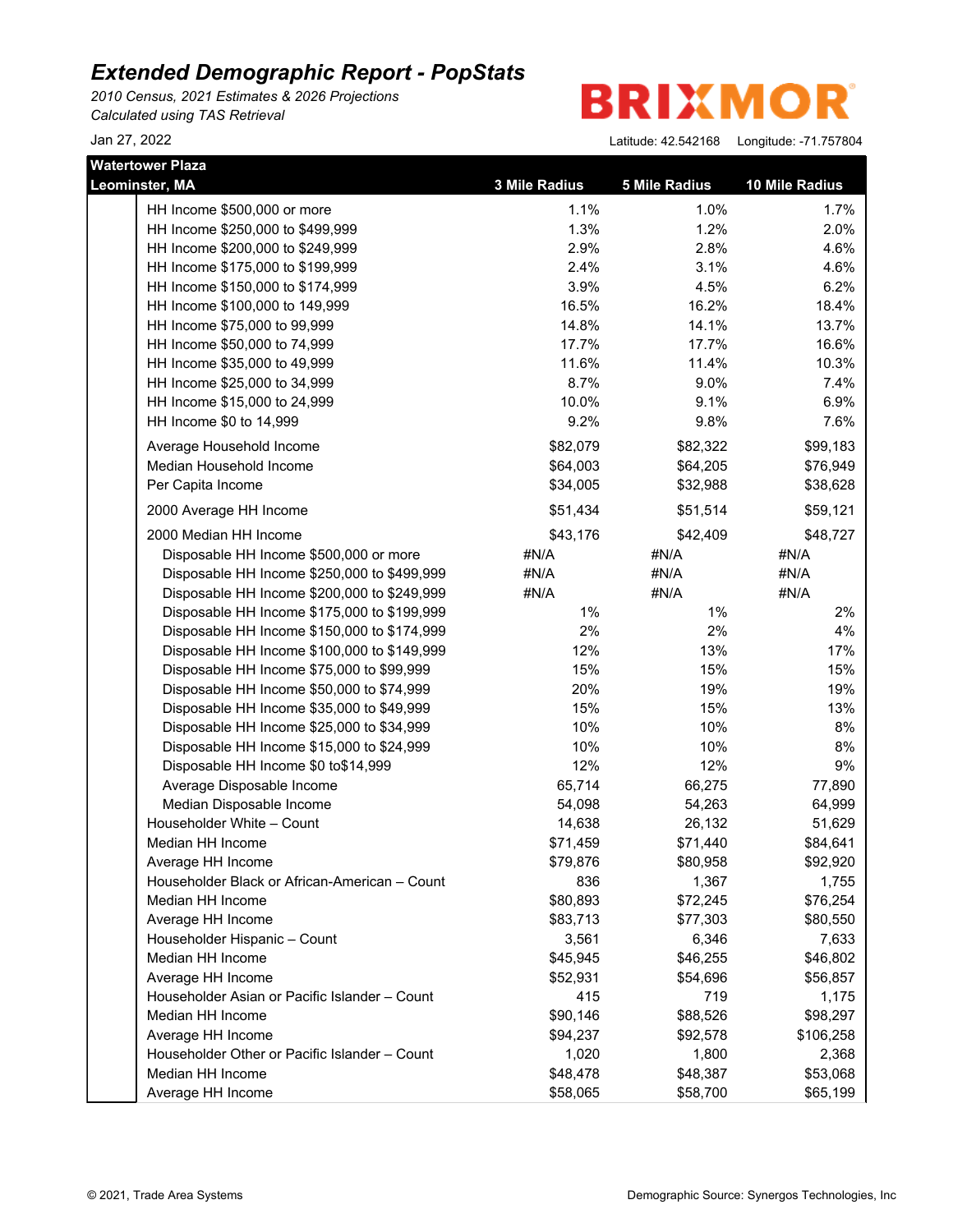*2010 Census, 2021 Estimates & 2026 Projections Calculated using TAS Retrieval*

**BRIXMO** R

|                           | <b>Watertower Plaza</b><br>Leominster, MA | 3 Mile Radius | <b>5 Mile Radius</b> | 10 Mile Radius |
|---------------------------|-------------------------------------------|---------------|----------------------|----------------|
|                           | Male Population                           | 24,247        | 45,990               | 85,877         |
| Gender                    | Female Population                         | 25,531        | 47,163               | 84,829         |
|                           |                                           |               |                      |                |
|                           | Count of Pop 0 to 4 years                 | 2,719         | 4,926                | 8,291          |
|                           | Count of Pop 0 to 7 years                 | 3,887         | 7,009                | 11,702         |
|                           | Count of Pop 5 - 13                       | 5,100         | 9,199                | 15,878         |
|                           | Count of Pop 14 - 18                      | 2,327         | 4,337                | 7,628          |
|                           | Count of Pop 19 - 22                      | 2,442         | 5,558                | 9,743          |
|                           | Count of Pop 22 - 25                      | 1,954         | 4,059                | 7,782          |
|                           | Count of Pop 25 - 29                      | 3,220         | 6,397                | 12,382         |
|                           | Count of Pop 30 - 34                      | 2,945         | 6,114                | 10,744         |
|                           | Count of Pop 35 - 39                      | 2,980         | 5,713                | 9,627          |
|                           | Count of Pop 40 - 44                      | 3,070         | 5,582                | 9,377          |
|                           | Count of Pop 45 - 59                      | 10,116        | 18,535               | 35,349         |
|                           | Count of Pop 60 - 74                      | 9,184         | 16,340               | 32,432         |
|                           | Count of Pop 75 - 84                      | 2,746         | 4,766                | 8,750          |
|                           | Count of Pop 85+                          | 975           | 1,629                | 2,723          |
| by Age                    | % of Pop 0 to 4 years                     | 5.5%          | 5.3%                 | 4.9%           |
|                           | % of Pop 0 to 7 years                     | 7.8%          | 7.5%                 | 6.9%           |
| <b>Total Population</b>   | % of Pop 5 - 13                           | 10.2%         | 9.9%                 | 9.3%           |
|                           | % of Pop 14 - 18                          | 4.7%          | 4.7%                 | 4.5%           |
|                           | % of Pop 19 - 22                          | 4.9%          | 6.0%                 | 5.7%           |
|                           | % of Pop 22 - 25                          | 3.9%          | 4.4%                 | 4.6%           |
|                           | % of Pop 25 - 29                          | 6.5%          | 6.9%                 | 7.3%           |
|                           | % of Pop 30 - 34                          | 5.9%          | 6.6%                 | 6.3%           |
|                           | % of Pop 35 - 39                          | 6.0%          | 6.1%                 | 5.6%           |
|                           | % of Pop 40 - 44                          | 6.2%          | 6.0%                 | 5.5%           |
|                           | % of Pop 45 - 59                          | 20.3%         | 19.9%                | 20.7%          |
|                           | % of Pop 60 - 74                          | 18.5%         | 17.5%                | 19.0%          |
|                           | % of Pop 75 - 84                          | 5.5%          | 5.1%                 | 5.1%           |
|                           | % of Pop 85+                              | 2.0%          | 1.7%                 | 1.6%           |
|                           | Median Age                                | 42.0          | 40.2                 | 41.7           |
|                           | Average Age                               | 41.5          | 40.7                 | 41.5           |
|                           | % of Pop 0 to 4 years                     | 5.7%          | 5.5%                 | 5.0%           |
|                           | % of Pop 5 - 13                           | 10.9%         | 10.3%                | 9.5%           |
|                           | % of Pop 14 - 18                          | 5.2%          | 5.0%                 | 4.7%           |
|                           | % of Pop 19 - 22                          | 5.2%          | 6.1%                 | 5.8%           |
|                           | % of Pop 22 - 25                          | 4.1%          | 4.6%                 | 4.9%           |
|                           | % of Pop 25 - 29                          | 6.8%          | 7.2%                 | 7.9%           |
| Male Population<br>by Age | % of Pop 30 - 34                          | 6.0%          | 6.9%                 | 6.8%           |
|                           | % of Pop 35 - 39                          | 5.9%          | 6.2%                 | 5.9%           |
|                           | % of Pop 40 - 44                          | 6.1%          | 6.1%                 | 5.6%           |
|                           | % of Pop 45 - 59                          | 20.1%         | 19.7%                | 20.4%          |
|                           | % of Pop 75 - 84                          | 4.7%          | 4.3%                 | 4.4%           |
|                           | % of Pop 60 - 74                          | 18.0%         | 16.9%                | 18.1%          |
|                           | % of Pop 85+                              | 1.2%          | 1.1%                 | 1.0%           |
|                           | Median Age                                | 40.1          | 38.5                 | 39.6           |
|                           | Average Age                               | 40.1          | 39.4                 | 40.3           |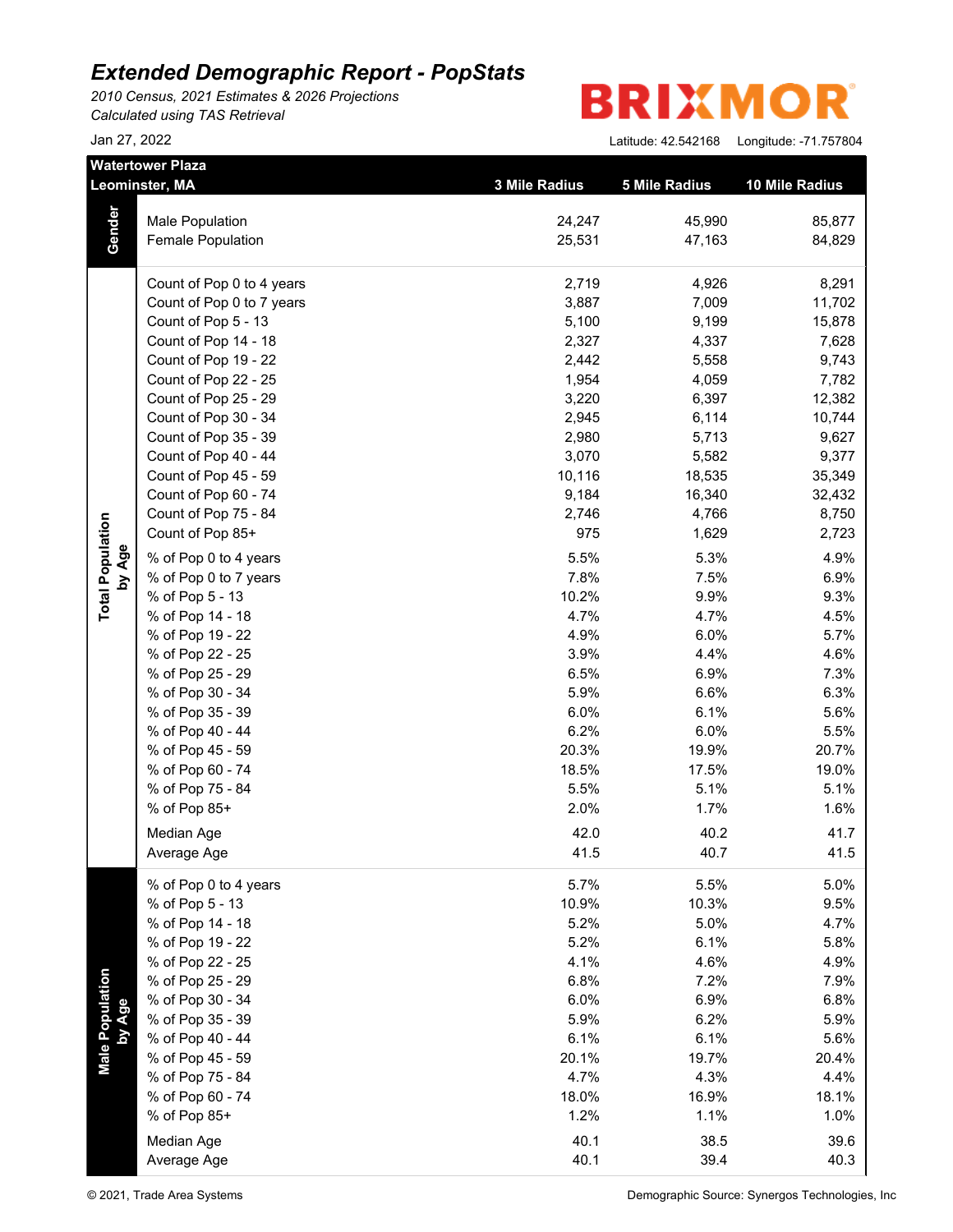*2010 Census, 2021 Estimates & 2026 Projections Calculated using TAS Retrieval*

R **BRIXMO** 

|                             | <b>Watertower Plaza</b><br>Leominster, MA     | 3 Mile Radius | <b>5 Mile Radius</b> | 10 Mile Radius |
|-----------------------------|-----------------------------------------------|---------------|----------------------|----------------|
|                             | % of Pop 0 to 4 years                         | 5.2%          | 5.1%                 | 4.8%           |
|                             | % of Pop 5 - 13                               | 9.6%          | 9.4%                 | 9.1%           |
|                             | % of Pop 14 - 18                              | 4.2%          | 4.3%                 | 4.3%           |
|                             | % of Pop 19 - 22                              | 4.6%          | 5.8%                 | 5.6%           |
|                             | % of Pop 22 - 25                              | 3.8%          | 4.2%                 | 4.2%           |
|                             | % of Pop 25 - 29                              | 6.1%          | 6.5%                 | 6.6%           |
|                             | % of Pop 30 - 34                              | 5.8%          | 6.3%                 | 5.7%           |
|                             | % of Pop 35 - 39                              | 6.1%          | 6.1%                 | 5.4%           |
| Female Population<br>by Age | % of Pop 40 - 44                              | 6.2%          | 5.9%                 | 5.4%           |
|                             | % of Pop 45 - 59                              | 20.5%         | 20.1%                | 21.0%          |
|                             | % of Pop 60 - 74                              | 18.9%         | 18.1%                | 19.9%          |
|                             | % of Pop 75 - 84                              | 6.3%          | 5.9%                 | 5.9%           |
|                             | % of Pop 85+                                  | 2.7%          | 2.4%                 | 2.2%           |
|                             |                                               |               |                      |                |
|                             | Median Age                                    | 43.7          | 42.0                 | 44.1           |
|                             | Average Age                                   | 42.9          | 42.0                 | 42.8           |
|                             | Count of White                                | 40,812        | 76,531               | 147,374        |
|                             | Count of Black or African-American            | 2,751         | 4,913                | 7,349          |
|                             | Count of Asian or Pacific Islander            | 1,468         | 2,562                | 4,006          |
|                             | Count of Other races                          | 4,746         | 9,147                | 11,977         |
|                             | White                                         | 82.0%         | 82.2%                | 86.3%          |
|                             | <b>Black or African American</b>              | 5.5%          | 5.3%                 | 4.3%           |
|                             | Asian                                         | 2.9%          | 2.8%                 | 2.3%           |
|                             | <b>Other Races</b>                            | 9.5%          | 9.8%                 | 7.0%           |
|                             | Speak English at Home                         | 74.1%         | 74.6%                | 80.8%          |
|                             | Speak Spanish at Home                         | 16.0%         | 17.1%                | 11.6%          |
|                             | Speak French or French Creole at Home         | 1.7%          | 1.5%                 | 1.3%           |
| Language<br>Spoken          | Speak German at Home                          | 0.2%          | 0.2%                 | 0.2%           |
|                             | Speak Russian or Other Slavic Language at Hor | 0.2%          | 0.3%                 | 0.3%           |
|                             | Speak Other Indo-European Language at Home    | 3.8%          | 3.1%                 | 3.3%           |
|                             |                                               |               |                      |                |
|                             | Speak Chinese at Home                         | 0.2%          | 0.2%                 | 0.3%           |
|                             | Speak Korean at Home                          | 0.1%          | 0.1%                 | 0.1%           |
|                             | Speak Vietnamese at Home                      | 0.3%          | 0.2%                 | 0.2%           |
|                             | Speak Other Asian Language at Home            | 0.8%          | 0.8%                 | 0.6%           |
|                             | Speak Tagalog and Other Pacific Languages at  | 0.2%          | 0.2%                 | 0.2%           |
|                             | Speak Other Language at Home                  | 2.3%          | 1.5%                 | 1.0%           |
|                             | <b>Hispanic Population</b>                    | 9,346         | 17,792               | 22,698         |
|                             | <b>Hispanic Population Percent</b>            | 18.8%         | 19.1%                | 13.3%          |
|                             | Mexican                                       | 4.4%          | 6.2%                 | 6.8%           |
|                             | Puerto Rican                                  | 60.8%         | 64.8%                | 60.4%          |
|                             | Cuban                                         | 0.6%          | 0.6%                 | 0.9%           |
|                             | Dominican                                     | 8.0%          | 6.2%                 | 9.2%           |
|                             | <b>Central American</b>                       | 6.4%          | 4.8%                 | 5.2%           |
|                             | South American                                | 14.3%         | 13.0%                | 12.0%          |
|                             | <b>Other Hispanic</b>                         | 5.5%          | 4.3%                 | 5.6%           |
|                             |                                               |               |                      |                |
|                             | 2000 Hispanic Population Percent              | 12%           | 12%                  | 9%             |
|                             | 1990 Hispanic Population Percent              | 9%            | 8%                   | 6%             |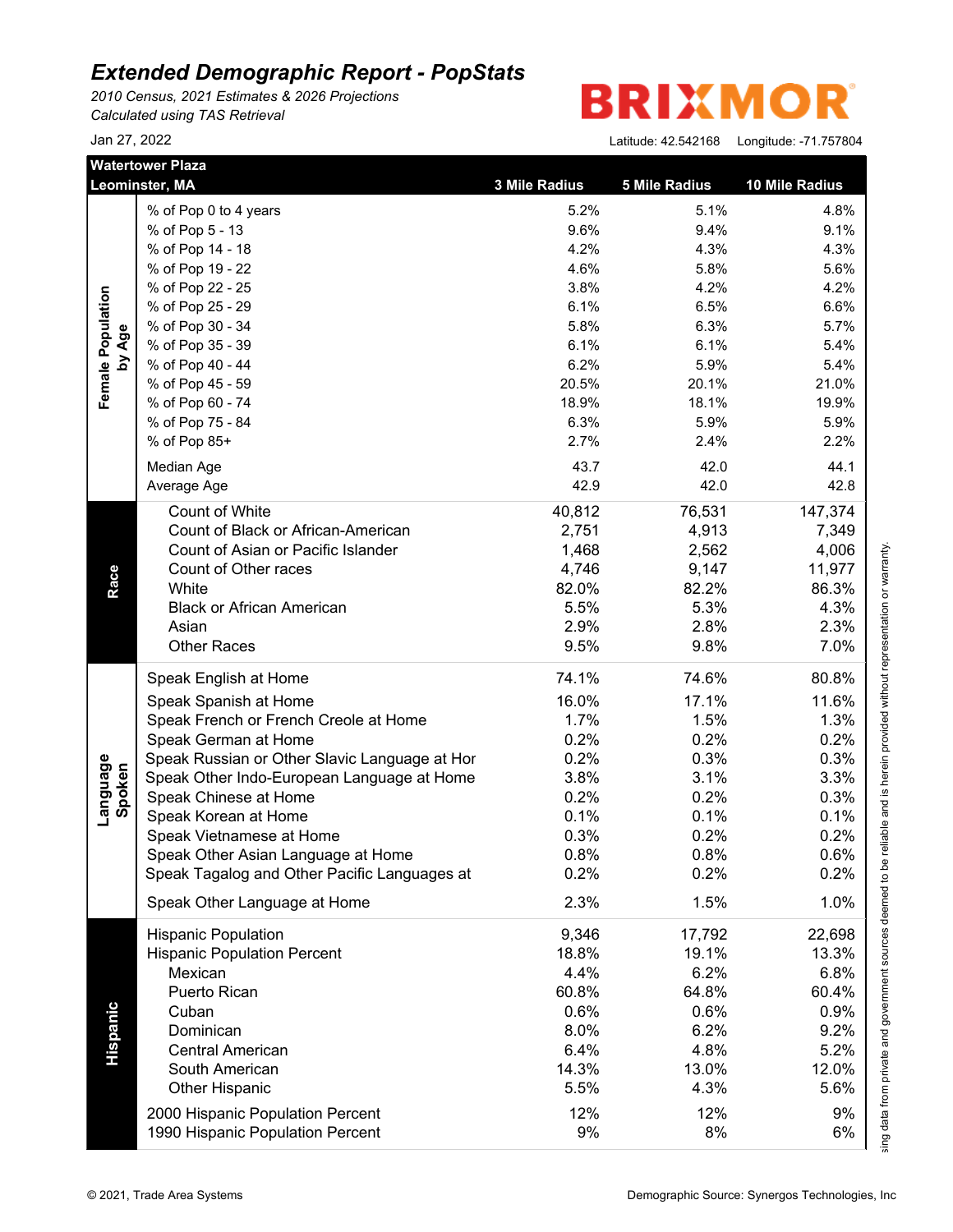*2010 Census, 2021 Estimates & 2026 Projections Calculated using TAS Retrieval*

**BRIXMO** R

|                        | <b>Watertower Plaza</b>                                 |                 |                      |                |
|------------------------|---------------------------------------------------------|-----------------|----------------------|----------------|
|                        | Leominster, MA                                          | 3 Mile Radius   | <b>5 Mile Radius</b> | 10 Mile Radius |
|                        | American (percent of total population)                  | 3.6%            | 3.8%                 | 4.7%           |
|                        | American                                                | 3.4%            | 3.6%                 | 4.5%           |
|                        | Native American (ie. Indian/Eskimo)                     | 0.2%            | 0.2%                 | 0.2%           |
|                        | Hawaiian/Pacific Islander                               | 0.0%            | 0.0%                 | 0.0%           |
|                        | Asian (percent of total population)                     | 2.8%            | 2.7%                 | 2.3%           |
|                        | Chinese                                                 | 0.3%            | 0.3%                 | 0.4%           |
|                        | Japanese<br>Korean                                      | $0.0\%$<br>0.2% | 0.1%<br>0.2%         | 0.1%<br>0.2%   |
|                        | South Central Asian (ie. Indian)                        | 0.7%            | 0.6%                 | 0.6%           |
|                        | South East Asian (ie. Vietnamese)<br><b>Other Asian</b> | 1.5%<br>0.1%    | 1.5%<br>0.1%         | 1.0%<br>0.1%   |
|                        |                                                         |                 |                      |                |
|                        | European (percent of total population)                  | 37.8%<br>4.3%   | 37.4%                | 44.6%<br>6.2%  |
|                        | <b>British</b><br>Dutch                                 | 0.1%            | 4.4%<br>0.2%         | 0.3%           |
|                        | French                                                  | 6.3%            | 6.6%                 | 6.1%           |
|                        | German                                                  | 2.5%            | 2.7%                 | 3.6%           |
|                        | Italian                                                 | 9.1%            | 8.0%                 | 7.9%           |
|                        | Polish<br>Scandinavian                                  | 1.5%<br>2.3%    | 1.6%<br>2.3%         | 2.2%<br>2.8%   |
|                        | Scotch/Irish                                            | 9.3%            | $9.4\%$              | 12.5%          |
|                        | Other European (ie. Greek/Russian)                      | 2.3%            | 2.2%                 | 3.1%           |
|                        | Middle Eastern                                          | 0.5%            | 0.4%                 | 0.5%           |
|                        | <b>Other Ancestry</b>                                   | 25.9%           | 25.3%                | 22.0%          |
|                        | <b>Unclassified Ancestry</b>                            | 10.6%           | 11.4%                | 12.6%          |
|                        | Adult Population (25 Years or Older)                    | 35,236          | 65,075               | 121,384        |
|                        | Elementary (0 to 8)                                     | 4.9%            | 4.9%                 | 3.6%           |
|                        | Some High School (9 to 11)                              | 6.8%            | 7.9%                 | 6.5%           |
| Education<br>(Age 25+) | High School Graduate (12)                               | 30.5%           | 31.1%                | 28.2%          |
|                        | Some College (13 to 16)                                 | 19.0%           | 19.6%                | 18.9%          |
|                        | Associates Degree Only                                  | 10.6%           | 9.8%                 | 9.5%           |
|                        | <b>Bachelors Degree Only</b>                            | 18.9%           | 17.4%                | 21.0%          |
|                        | <b>Graduate Degree</b>                                  | 9.2%            | 9.2%                 | 12.3%          |
|                        | % College (4+)                                          | 28.1%           | 26.6%                | 33.3%          |
|                        | Total Households - count                                | 20,471          | 36,364               | 64,560         |
|                        | One Person HHs - count                                  | 6,188           | 10,610               | 17,233         |
|                        | Family HHs - count                                      | 12,660          | 22,842               | 42,543         |
|                        | Married Couple - count                                  | 8,647           | 15,746               | 32,044         |
|                        | w/own children - count<br>w/out own children - count    | 3,259           | 5,924                | 12,051         |
|                        |                                                         | 5,389           | 9,822                | 19,992         |
|                        | Male Householder - count<br>Female Householder - count  | 1,033           | 1,810                | 2,837          |
|                        | Non-Family Households - count                           | 2,980           | 5,285                | 7,662          |
| Household<br>Type      |                                                         | 1,623           | 2,912                | 4,783          |
|                        | 1 Person Household                                      | 30.2%           | 29.2%                | 26.7%          |
|                        | 2 Person Household                                      | 32.4%           | 32.2%                | 32.9%          |
|                        | 3 Person Household                                      | 16.1%           | 16.3%                | 16.7%          |
|                        | 4 Person Household                                      | 13.0%           | 13.2%                | 14.4%          |
|                        | 5 Person Household                                      | 5.5%            | 5.9%                 | 6.2%           |
|                        | 6 Person Household                                      | 1.8%            | 2.1%                 | 2.0%           |
|                        | 7+ Person Household                                     | 0.9%            | 1.2%                 | 1.1%           |
|                        | % Households With Children                              | 27.5%           | 27.5%                | 27.0%          |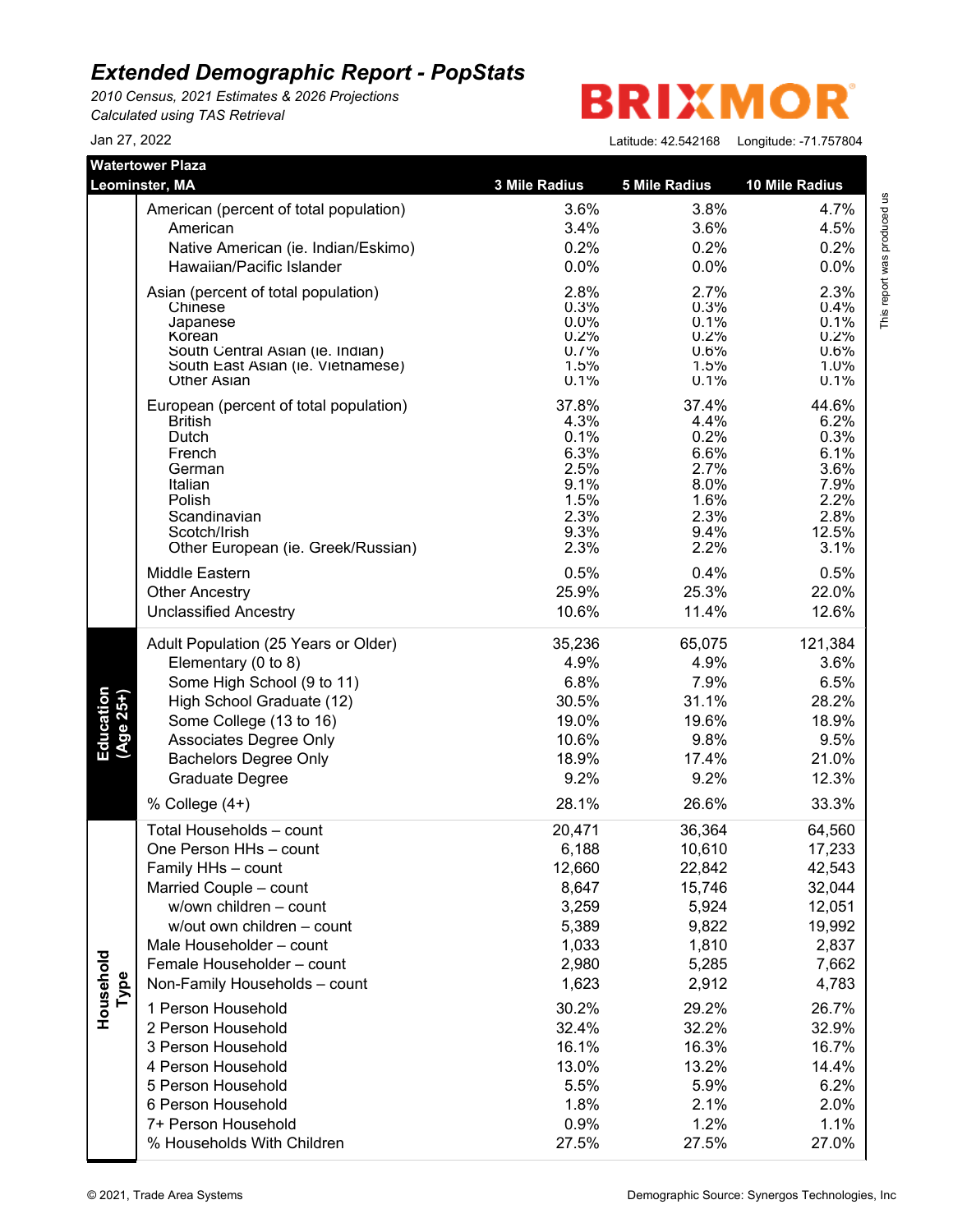*2010 Census, 2021 Estimates & 2026 Projections Calculated using TAS Retrieval*

**BRIXMO** R

|                                       | <b>Watertower Plaza</b>                          |               |                      |                |  |
|---------------------------------------|--------------------------------------------------|---------------|----------------------|----------------|--|
|                                       | Leominster, MA                                   | 3 Mile Radius | <b>5 Mile Radius</b> | 10 Mile Radius |  |
|                                       | <b>Total Housing Units</b>                       | 21,858        | 39,485               | 69,781         |  |
|                                       | <b>Owner Occupied Percent</b>                    | 53.9%         | 54.6%                | 61.6%          |  |
|                                       | <b>Renter Occupied Percent</b>                   | 39.8%         | 37.5%                | 30.9%          |  |
|                                       | <b>Vacant Housing Percent</b>                    | 6.3%          | 7.9%                 | 7.5%           |  |
|                                       | Total Housing Units (Census 2000)                | 20,303<br>40% | 35,613<br>43%        | 61,766         |  |
|                                       | For Rent (Census 2000)<br>For Sale (Census 2000) | 15%           | 14%                  | 32%<br>15%     |  |
|                                       | Rented or Sold, (Census 2000)                    | 11%           | 17%                  | 12%            |  |
|                                       | Seasonal (Census 2014)                           | 13%           | 11%                  | 13%            |  |
|                                       | Other (Census 2000)                              | 27%           | 19%                  | 24%            |  |
|                                       |                                                  |               |                      |                |  |
|                                       | Homes Built 1990 to 2000                         | 8%            | 7%                   | 10%            |  |
| Homes Built                           | Homes Built 1980 to 1989                         | 13%           | 12%                  | 13%            |  |
|                                       | Homes Built 1970 to 1979                         | 11%           | 11%                  | 13%            |  |
| By Year                               | Homes Built 1960 to 1969                         | 12%           | 11%                  | 11%            |  |
|                                       | Homes Built 1950 to 1959                         | 13%           | 12%                  | 11%            |  |
|                                       | Homes Built 1940 to 1949                         | 7%            | 8%                   | 7%             |  |
|                                       | Homes Built Before 1939                          | 35%           | 39%                  | 35%            |  |
|                                       | 1 Unit                                           | 50%           | 50%                  | 59%            |  |
|                                       | 2 - 9 Units                                      | 35%           | 37%                  | 30%            |  |
| Units in                              | Greater than 10 Units                            | 15%           | 13%                  | 10%            |  |
| Structure                             | <b>Mobilie Trailer</b>                           | 1%            | 1%                   | 1%             |  |
|                                       | <b>Other Units</b>                               | 0%            | $0\%$                | 0%             |  |
|                                       | Property Value \$1,000,000 or more               | 1.0%          | 1.2%                 | 1.8%           |  |
|                                       | Property Value \$750,000 to \$999,999            | 1.8%          | 2.2%                 | 4.9%           |  |
|                                       | Property Value \$500,000 to \$749,999            | 10.0%         | 11.0%                | 16.6%          |  |
|                                       | Property Value \$400,000 to \$499,999            | 15.3%         | 15.2%                | 17.8%          |  |
|                                       | Property Value \$300,000, to \$399,999           | 28.5%         | 25.2%                | 24.5%          |  |
|                                       | Property Value \$200,000 to \$299,999            | 29.1%         | 30.1%                | 23.2%          |  |
| (Owner Occupied)<br><b>Home Value</b> | Property Value \$150,000 to \$199,999            | 7.9%          | 7.8%                 | 5.2%           |  |
|                                       | Property Value \$100,000 to \$149,999            | 3.3%          | 3.5%                 | 2.4%           |  |
|                                       | Property Value \$60,000 to \$99,999              | 1.1%          | 1.1%                 | 0.8%           |  |
|                                       | Property Value \$40,000 to \$59,999              | 0.6%          | 0.6%                 | 0.5%           |  |
|                                       | Property Value \$0 to \$39,999                   | 0.9%          | 1.4%                 | 1.2%           |  |
|                                       | Median Home Value                                | \$323,850     | \$320,386            | \$366,006      |  |
|                                       | <b>Median Rent</b>                               | \$570         | \$563                | \$575          |  |
|                                       | \$0 and under - percent                          | 18.3%         | 18.3%                | 17.3%          |  |
|                                       | \$1 to \$4999 - percent                          | 9.4%          | 9.4%                 | 8.5%           |  |
|                                       | \$5k to \$9999 - percent                         | 4.9%          | 4.8%                 | 4.5%           |  |
|                                       | \$10k to \$24999 - percent                       | 6.6%          | 6.6%                 | 6.3%           |  |
| per Household                         | \$25k to \$49999 - percent                       | 6.9%          | 6.9%                 | 6.8%           |  |
| <b>Wealth</b>                         | \$50k to \$99999 - percent                       | 10.2%         | 10.2%                | 10.3%          |  |
|                                       | \$100k to \$249999 - percent                     | 17.7%         | 17.7%                | 18.2%          |  |
|                                       | \$250k to \$499999 - percent                     | 12.5%         | 12.5%                | 13.2%          |  |
|                                       | \$500k+ - percent                                | 13.5%         | 13.5%                | 14.8%          |  |
|                                       | Median HH Wealth                                 | \$69,357      | \$69,547             | \$81,850       |  |
|                                       | Avg HH Wealth                                    | \$225,280     | \$225,278            | \$241,809      |  |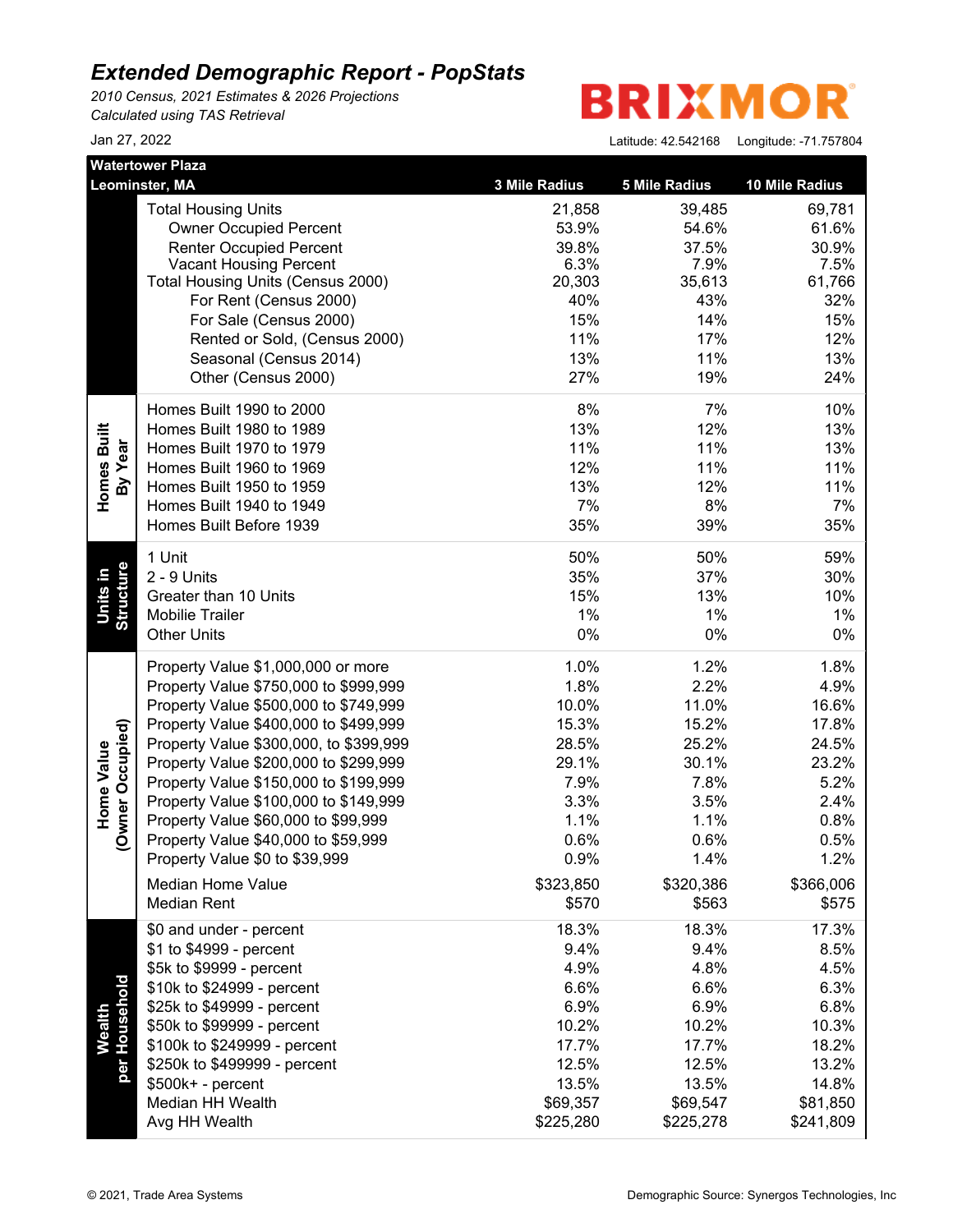*2010 Census, 2021 Estimates & 2026 Projections Calculated using TAS Retrieval*

**BRIXMO** R

|                                   | Leominster, MA                                                       | 3 Mile Radius | <b>5 Mile Radius</b> | 10 Mile Radius |
|-----------------------------------|----------------------------------------------------------------------|---------------|----------------------|----------------|
| Economic                          |                                                                      |               |                      |                |
| Viability                         | <b>Economic Viability Local</b><br><b>Economic Viability Indexed</b> | 262<br>101    | 259<br>100           | 259<br>100     |
|                                   | Employed Civilian Pop 16+ by Occupation                              | 26,117        | 47,158               | 87,991         |
|                                   | Managerial/Executive                                                 | 11.1%         | 11.8%                | 15.2%          |
| (Employed Civilians Age 16+)      | <b>Professional Specialty</b>                                        | 23.9%         | 22.8%                | 25.1%          |
|                                   | <b>Healthcare Support</b>                                            | 3.8%          | 4.0%                 | 3.1%           |
|                                   | Sales                                                                | 11.5%         | 10.1%                | 9.3%           |
|                                   | Office & Administrative Support                                      | 11.9%         | 12.8%                | 12.2%          |
|                                   | <b>Protective Service</b>                                            | 2.8%          | 2.8%                 | 2.5%           |
|                                   | <b>Food Preperation</b>                                              | 4.3%          | 5.4%                 | 5.2%           |
|                                   | <b>Building Maintenance &amp; Cleaning</b>                           | 3.8%          | 3.5%                 | 3.4%           |
|                                   | <b>Personal Care</b>                                                 | 3.1%          | 3.6%                 | 3.1%           |
|                                   | Farming, Fishing, & Forestry                                         | 0.3%          | 0.2%                 | 0.2%           |
|                                   | Construction                                                         | 7.2%          | 7.9%                 | 8.1%           |
|                                   | Production & Transportation                                          | 16.3%         | 15.1%                | 12.7%          |
|                                   | <b>Percent White Collar Workers</b>                                  | 62.2%         | 61.5%                | 64.9%          |
|                                   | <b>Percent Blue Collar Workers</b>                                   | 37.8%         | 38.5%                | 35.1%          |
|                                   | Agriculture/Mining/Construction                                      | 6.2%          | 6.6%                 | 7.6%           |
| (Employed Civilians Age 16+)      | Manufacturing                                                        | 15.4%         | 14.6%                | 14.6%          |
|                                   | Transportation                                                       | 4.4%          | 4.7%                 | 4.1%           |
|                                   | Information                                                          | 0.9%          | 1.0%                 | 1.5%           |
|                                   | Wholesale/Retail                                                     | 17.1%         | 15.8%                | 14.2%          |
|                                   | Finance, Insurance, Real Estate                                      | 5.4%          | 5.1%                 | 5.2%           |
|                                   | <b>Professional Services</b>                                         | 5.8%          | 5.8%                 | 7.7%           |
|                                   | <b>Management Services</b>                                           | 0.1%          | 0.1%                 | 0.1%           |
|                                   | <b>Administrative/Waste Services</b>                                 | 3.6%          | 3.5%                 | 3.3%           |
|                                   | <b>Educational Services</b>                                          | 26.8%         | 27.0%                | 25.9%          |
|                                   | <b>Entertainment Services</b>                                        | 5.7%          | 7.3%                 | 7.6%           |
|                                   | <b>Other Professional Services</b>                                   | 4.4%          | 4.3%                 | 4.2%           |
|                                   | <b>Public Administration</b>                                         | 4.2%          | 4.2%                 | 4.1%           |
|                                   | Drive to Work Alone                                                  | 83.5%         | 81.5%                | 83.3%          |
| <b>Transportation<br/>To Work</b> | Drive to Work Carpool                                                | 9.5%          | 10.4%                | 9.1%           |
|                                   | Travel to Work by Public Transportation                              | 1.8%          | 1.8%                 | 1.5%           |
|                                   | Drive to Work on Motorcycle                                          | 0.1%          | 0.1%                 | 0.1%           |
|                                   | Drive to Work on Bicycle                                             | 0.1%          | 0.1%                 | 0.1%           |
|                                   | Walked to Work                                                       | 1.8%          | 2.7%                 | 2.4%           |
|                                   | <b>Other Means</b>                                                   | 1.0%          | 1.0%                 | 0.7%           |
|                                   | Work at Home                                                         | 2.1%          | 2.3%                 | 2.7%           |